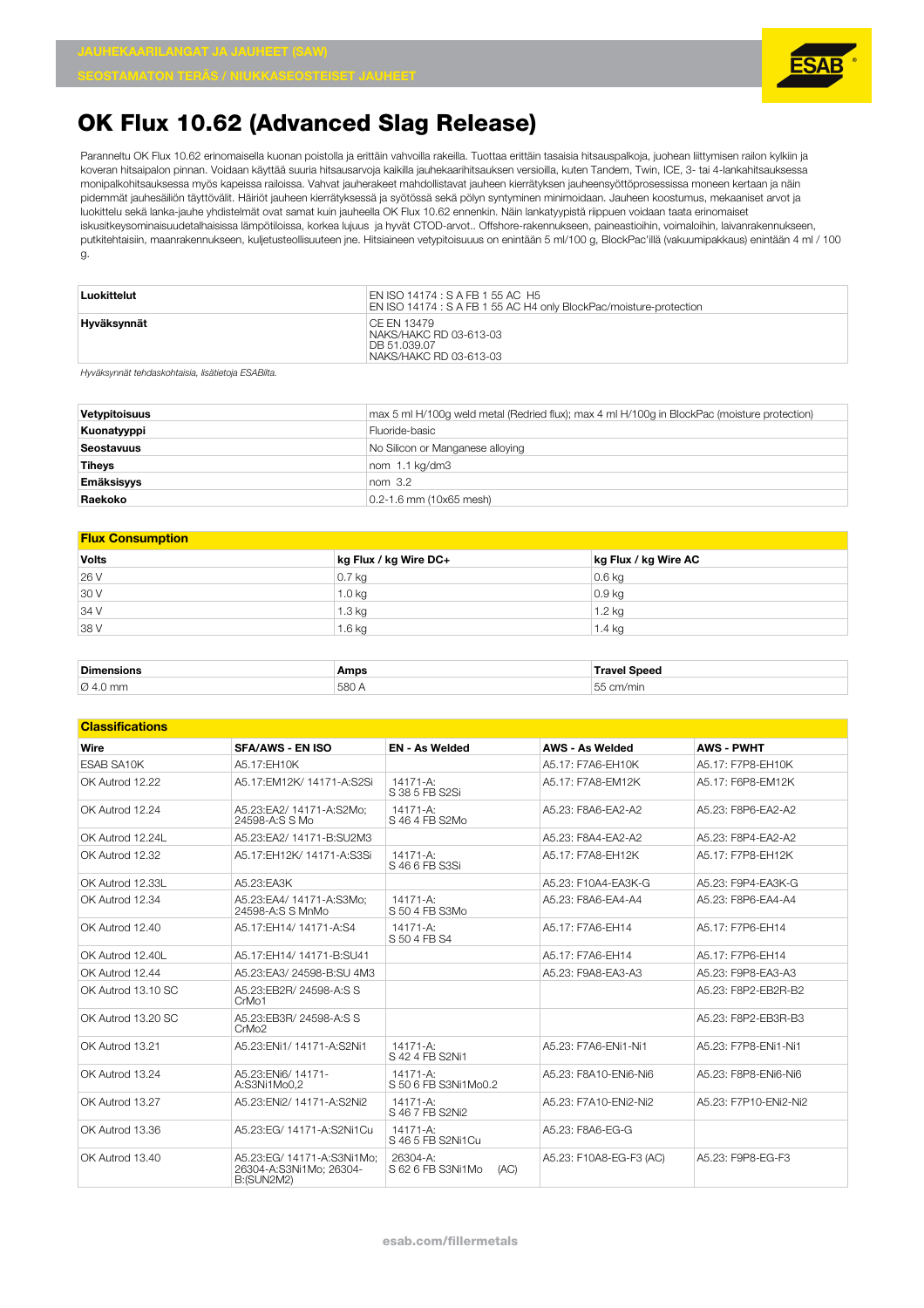

| <b>Classifications</b> |                                                            |                                   |                        |                       |  |  |  |  |  |
|------------------------|------------------------------------------------------------|-----------------------------------|------------------------|-----------------------|--|--|--|--|--|
| Wire                   | <b>SFA/AWS - EN ISO</b>                                    | <b>EN - As Welded</b>             | <b>AWS - As Welded</b> | <b>AWS - PWHT</b>     |  |  |  |  |  |
| OK Autrod 13.43        | A5.23: EG/ 26304-<br>A:S3Ni2.5CrMo: 26304-<br>B:(SUN4C1M3) | 26304-A:<br>S 69 6 FB S3Ni2.5CrMo | A5.23: F11A8-EG-G      | A5.23: F11P8-FG-G     |  |  |  |  |  |
| OK Autrod 13.44        | A5.23: EG/ 26304-<br>A:S3Ni1,5CrMo                         | 26304-A:<br>S 62 5 FB S3Ni1.5CrMo | A5.23: F9A8-EG-G       |                       |  |  |  |  |  |
| OK Autrod 13.49        | A5.23: ENi3/ 14171-A: S2Ni3                                | 14171-A:<br>S 46 8 FB S2Ni3       | A5.23: F8A15-ENi3-Ni3  | A5.23: F8P15-ENi3-Ni3 |  |  |  |  |  |

| <b>Approvals</b>          |            |    |                          |           |           |                          |           |                          |                          |       |               |
|---------------------------|------------|----|--------------------------|-----------|-----------|--------------------------|-----------|--------------------------|--------------------------|-------|---------------|
| <b>Combined with Wire</b> | <b>ABS</b> | BV | <b>DNV</b>               | GL        | <b>LR</b> | DB                       | <b>CE</b> | <b>RINA</b>              | <b>RS</b>                | VdTÜV | <b>DNV-GL</b> |
| OK Autrod 12.22           |            |    | $\bullet$                |           |           | $\bullet$                |           |                          |                          |       |               |
| OK Autrod 12.24           |            |    | $\overline{\phantom{a}}$ |           |           |                          | ٠         |                          |                          |       |               |
| OK Autrod 12.32           |            |    | $\bullet$                |           |           | $\bullet$                | ۰         | ٠                        | ٠                        |       |               |
| OK Autrod 12.34           |            |    | $\bullet$                | $\bullet$ |           |                          |           |                          | ٠                        |       |               |
| OK Autrod 12.40           |            |    | $\overline{\phantom{a}}$ |           |           |                          |           |                          | $\overline{a}$           |       |               |
| OK Autrod 13.10 SC        |            |    | $\overline{\phantom{a}}$ |           |           | ٠                        |           |                          | $\overline{\phantom{a}}$ |       |               |
| OK Autrod 13.20 SC        |            |    | -                        |           |           |                          |           |                          | $\sim$                   |       |               |
| OK Autrod 13.24           | ٠          |    | $\bullet$                | $\bullet$ |           |                          | ٠         |                          | $\overline{\phantom{a}}$ |       |               |
| OK Autrod 13.27           |            |    | $\bullet$                |           |           | $\bullet$                |           |                          | ٠                        |       |               |
| OK Autrod 13.36           |            |    |                          |           |           |                          |           |                          |                          |       |               |
| OK Autrod 13.43           | ٠          |    | $\bullet$                | $\bullet$ |           |                          | ٠         | $\overline{\phantom{a}}$ | $\sim$                   |       |               |
| OK Tubrod 15.27S          | ٠          |    | ٠                        |           |           | $\overline{\phantom{a}}$ | ٠         |                          | $\overline{\phantom{a}}$ |       |               |

| <b>Typical Mechanical Properties</b> |                      |                       |                         |            |                                                                                                                |  |  |  |
|--------------------------------------|----------------------|-----------------------|-------------------------|------------|----------------------------------------------------------------------------------------------------------------|--|--|--|
| <b>Combined with Wire</b>            | Condition            | <b>Yield Strength</b> | <b>Tensile Strength</b> | Elongation | <b>Charpy V-Notch</b>                                                                                          |  |  |  |
| OK Autrod 12.22                      | As Welded AWS DC+ hr | 410 MPa               | 500 MPa                 | 33 %       | 170 J @ 0°C<br>160 J @ -20°C<br>90 J @ -40°C<br>70 J @ -50°C<br>35 J @ -62°C                                   |  |  |  |
| OK Autrod 12.22                      | As Welded AWS DC+ hr | 410 MPa               | 500 MPa                 | 33 %       | 170 J @ 0°C<br>160 J @ -20°C<br>90 J $@ - 40°C$<br>70 J @ -50°C<br>35 J @ -62°C                                |  |  |  |
| OK Autrod 12.22                      | As Welded EN AC hr   | 440 MPa               | 510 MPa                 | 29 %       | 180 J @ 0°C<br>170 J @ -20°C<br>90 J $@ - 40°C$<br>80 J @ -50°C                                                |  |  |  |
| OK Autrod 12.24                      | As Welded AWS DC+ hr | 500 MPa               | 580 MPa                 | 25 %       | 140 J @ 20°C<br>115 J @ 0°C<br>80 J @ -20°C<br>60 J $@ - 40^{\circ}$ C<br>45 J @ -51°C                         |  |  |  |
| OK Autrod 12.24                      | As Welded AWS DC+ hr | 500 MPa               | 580 MPa                 | 25 %       | 140 J @ 20°C<br>115 J @ 0°C<br>80 J @ -20°C<br>60 J @ -40°C<br>45 J @ -51°C                                    |  |  |  |
| OK Autrod 12.24                      | As Welded EN AC hr   | 520 MPa               | 600 MPa                 | 24 %       | 150 J @ 20°C<br>125 J @ 0°C<br>100 J @ -20°C<br>55 J @ -40°C<br>40 J @ -51°C                                   |  |  |  |
| OK Autrod 12.24L                     | As Welded DC+ hr     | 550 MPa               | 620 MPa                 | 25 %       | $90 \text{ J} \text{ } @ -18 \degree \text{C}$<br>40 J @ -29°C<br>30 J @ -40°C                                 |  |  |  |
| <b>ESAB SA10K</b>                    | As Welded DC+ hr     | 490 MPa               | 570 MPa                 | 28 %       | 100 J @ -29°C<br>55 J @ -40°C<br>40 J @ -51°C                                                                  |  |  |  |
| OK Autrod 12.32                      | As Welded AWS DC+ hr | 475 MPa               | 560 MPa                 | 28 %       | 175 J @ 20°C<br>150 J @ 0°C<br>130 J @ -30°C<br>110 J @ -40°C<br>70 J @ -62°C                                  |  |  |  |
| OK Autrod 12.32                      | As Welded AWS DC+ hr | 475 MPa               | 560 MPa                 | 28 %       | 175 J @ 20°C<br>150 J @ 0°C<br>130 J @ -30°C<br>110 J @ -40 $^{\circ}$ C<br>70 J @ -62°C                       |  |  |  |
| OK Autrod 12.32                      | As Welded EN AC hr   | 520 MPa               | 600 MPa                 | 26 %       | 175 J @ 20°C<br>170 J @ 0°C<br>110 J @ -30°C<br>$90 \text{ J} \text{ } @ -40 \degree \text{C}$<br>60 J @ -60°C |  |  |  |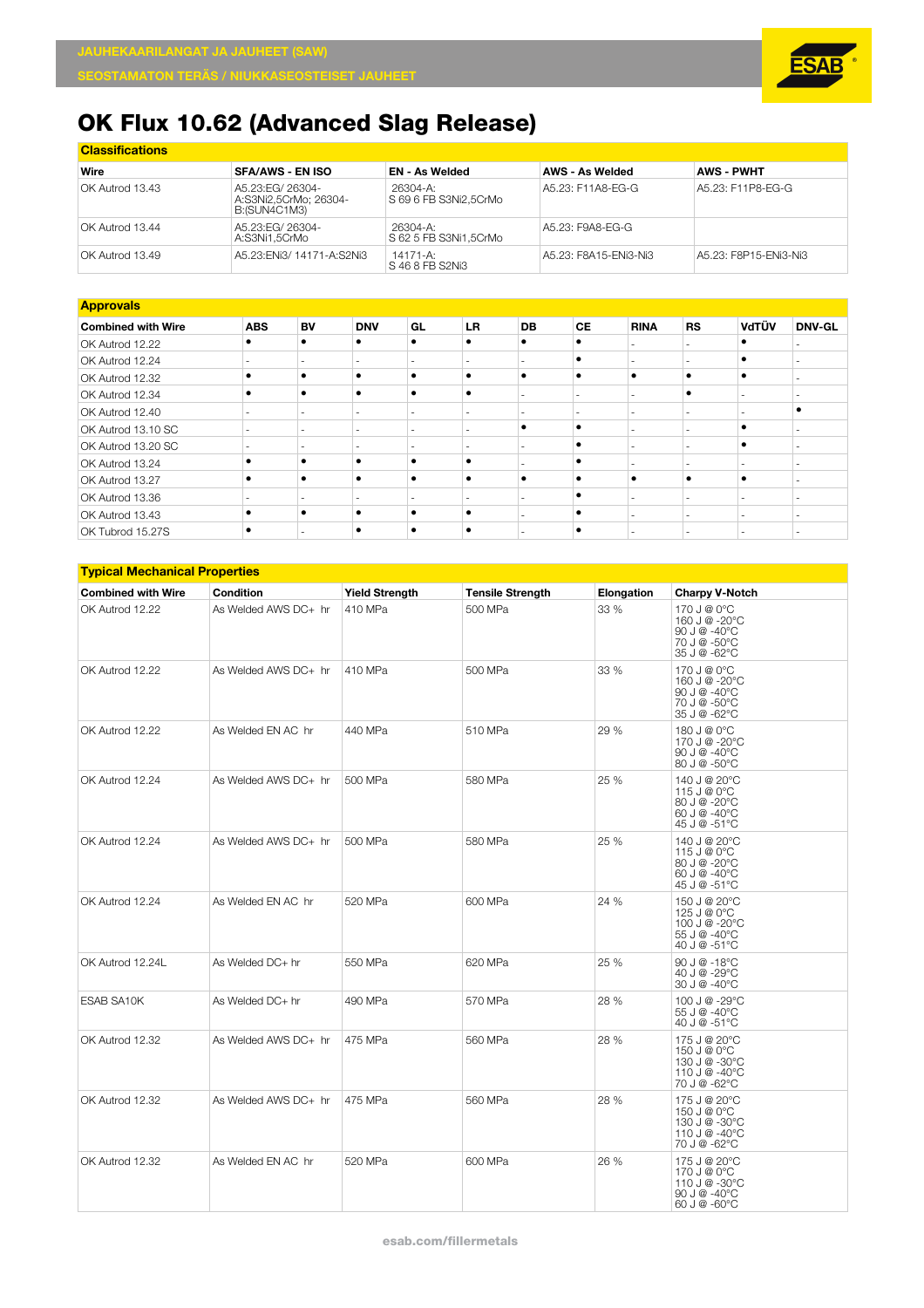| <b>Typical Mechanical Properties</b> |                             |                       |                         |            |                                                                                |
|--------------------------------------|-----------------------------|-----------------------|-------------------------|------------|--------------------------------------------------------------------------------|
| <b>Combined with Wire</b>            | Condition                   | <b>Yield Strength</b> | <b>Tensile Strength</b> | Elongation | <b>Charpy V-Notch</b>                                                          |
| OK Autrod 12.33L                     | As Welded DC+ hr            | 660 MPa               | 740 MPa                 | 25 %       | 45 J @ -29°C<br>30 J @ -40°C                                                   |
| OK Autrod 12.44                      | As Welded AWS DC+ hr        | 600 MPa               | 700 MPa                 | 27 %       | 105 J @ -20°C<br>80 J @ -40°C<br>65 J @ -50°C<br>50 J @ -62°C                  |
| OK Autrod 13.21                      | As Welded AWS DC+ hr        | 470 MPa               | 560 MPa                 | 28 %       | 195 J @ 20°C<br>185 J @ 0°C<br>160 J @ -20°C<br>70 J @ -40°C<br>60 J @ -51°C   |
| OK Autrod 13.21                      | As Welded AWS DC+ hr        | 470 MPa               | 560 MPa                 | 28 %       | 195 J @ 20°C<br>185 J @ 0°C<br>160 J @ -20°C<br>70 J @ -40°C<br>60 J @ -51°C   |
| OK Autrod 13.21                      | As Welded EN AC hr          | 520 MPa               | 595 MPa                 | 24 %       | 170 J @ 20°C<br>165 J @ 0°C<br>150 J @ -20°C<br>70 J @ -40°C<br>50 J @ -51°C   |
| OK Autrod 13.24                      | As Welded AWS DC+ hr        | 530 MPa               | 620 MPa                 | 25 %       | 120 J @ -40°C<br>110 J @ -50°C<br>70 J @ -60°C<br>50 J @ -73°C                 |
| OK Autrod 13.24                      | As Welded AWS DC+ hr        | 530 MPa               | 620 MPa                 | 25 %       | 120 J @ -40°C<br>110 J @ -50°C<br>70 J @ -60°C<br>50 J @ -73°C                 |
| OK Autrod 13.24                      | As Welded EN AC hr          | 560 MPa               | 640 MPa                 | 23 %       | 130 J @ -40°C<br>120 J @ -50°C<br>80 J @ -60°C                                 |
| OK Autrod 13.27                      | As Welded AWS DC+ hr        | 460 MPa               | 570 MPa                 | 28 %       | 140 J @ -20 $^{\circ}$ C<br>110 J @ -40°C<br>80 J @ -60°C<br>50 J @ -73°C      |
| OK Autrod 13.27                      | As Welded AWS DC+ hr        | 460 MPa               | 570 MPa                 | 28 %       | 140 J @ -20°C<br>110 J @ -40°C<br>80 J @ -60°C<br>50 J @ -73°C                 |
| OK Autrod 13.27                      | As Welded EN AC hr          | 520 MPa               | 605 MPa                 | 27 %       | 150 J @ -20°C<br>120 J @ -40°C<br>$80 J @ -60°C$<br>60 J @ -70°C               |
| OK Autrod 13.36                      | As Welded AWS DC+ hr        | 500 MPa               | 590 MPa                 | 27 %       | 70 J @ -40°C<br>60 J @ -51°C                                                   |
| OK Autrod 13.36                      | As Welded EN AC hr          | 550 MPa               | 620 MPa                 | 25 %       | 110 J @ -40°C<br>90 J @ $-50^{\circ}$ C                                        |
| OK Autrod 13.40                      | As Welded AWS AC hr         | 650 MPa               | 730 MPa                 | 23 %       | 100 J @ -40°C<br>90 J $@ - 50^{\circ}$ C<br>60 J @ -62°C                       |
| OK Autrod 13.40                      | As Welded AWS DC+ hr        | 610 MPa               | 690 MPa                 | 24 %       | $90 \text{ J} \text{ } @ -40 \degree \text{C}$<br>80 J @ -50°C<br>50 J @ -62°C |
| OK Autrod 13.40                      | As Welded AWS DC+ hr        | 610 MPa               | 690 MPa                 | 24 %       | 90 J @ -40°C<br>80 J @ -50°C<br>50 J @ -62°C                                   |
| OK Autrod 13.40                      | As Welded EN AC hr          | 660 MPa               | 730 MPa                 | 24 %       | 110 J @ -40°C<br>90 J @ -50°C<br>70 J @ -60°C                                  |
| OK Autrod 13.40                      | As Welded EN DC+ hr         | 620 MPa               | 700 MPa                 | 23 %       | 100 J @ -40°C<br>80 J @ -50°C<br>$60J@ - 60°C$<br>50 J @ -62°C                 |
| OK Autrod 13.40                      | As Welded EN DC+ hr         | 620 MPa               | 700 MPa                 | 23 %       | 100 J @ -40°C<br>80 J @ -50°C<br>60 J @ -60°C<br>50 J @ -62°C                  |
| OK Autrod 13.43                      | As Welded AWS DC+ hr        | 700 MPa               | 800 MPa                 | 21 %       | 100 J @ -20°C<br>75 J @ -40°C<br>65 J @ -50°C<br>50 J @ -62°C                  |
| OK Autrod 13.43                      | As Welded AWS DC+ hr        | 700 MPa               | 800 MPa                 | 21 %       | 100 J @ -20°C<br>75 J @ -40°C<br>65 J @ $-50^{\circ}$ C<br>50 J @ -62°C        |
| OK Autrod 13.43                      | As Welded EN ISO-A AC<br>hr | 720 MPa               | 845 MPa                 | 19 %       | 110 J @ -20°C<br>90 J @ -40°C<br>70 J @ -50°C<br>60 J @ -60°C                  |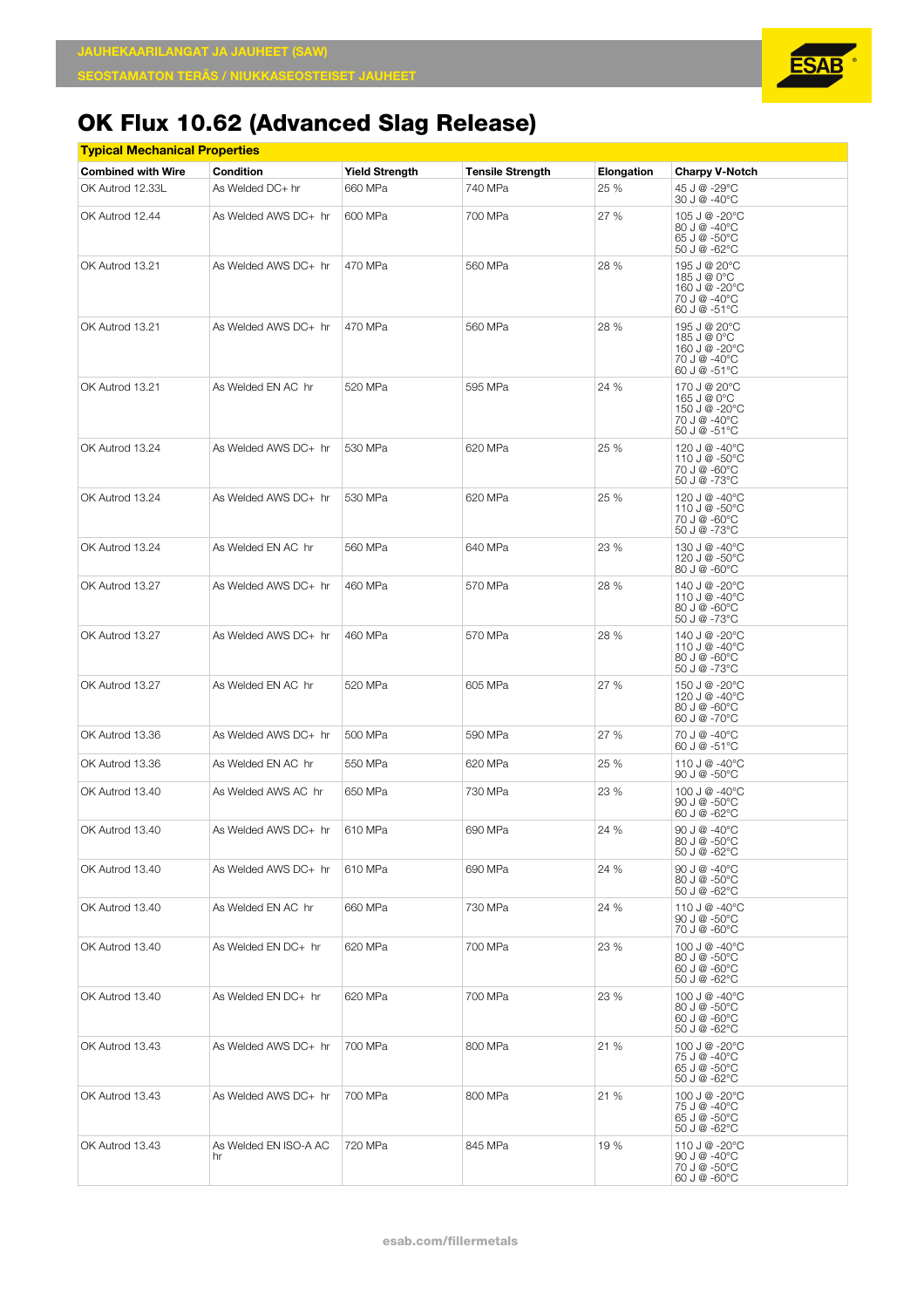| <u>Typical Mechanical Properties</u> |                      |                       |                         |            |                                                                               |  |  |  |  |  |
|--------------------------------------|----------------------|-----------------------|-------------------------|------------|-------------------------------------------------------------------------------|--|--|--|--|--|
| <b>Combined with Wire</b>            | Condition            | <b>Yield Strength</b> | <b>Tensile Strength</b> | Elongation | <b>Charpy V-Notch</b>                                                         |  |  |  |  |  |
| OK Autrod 13.44                      | As Welded AWS DC+ hr | 610 MPa               | 700 MPa                 | 22 %       | 95 J @ 0°C<br>80 J @ -20°C<br>55 J @ -40°C<br>40 J @ -62°C                    |  |  |  |  |  |
| OK Autrod 13.49                      | As Welded AWS DC+ hr | 500 MPa               | 600 MPa                 | 27 %       | 95 J @ -70°C<br>40 J @ -101°C                                                 |  |  |  |  |  |
| OK Autrod 13.49                      | As Welded AWS DC+ hr | 500 MPa               | 600 MPa                 | 27 %       | 95 J @ -70°C<br>40 J @ -101°C                                                 |  |  |  |  |  |
| OK Autrod 13.49                      | As Welded EN AC hr   | 560 MPa               | 640 MPa                 | 22 %       | 95 J @ -70°C<br>75 J @ -80°C<br>55 J @ -90°C                                  |  |  |  |  |  |
| OK Autrod 12.34                      | As Welded AWS DC+ hr | 540 MPa               | 620 MPa                 | 24 %       | 170 J @ 20°C<br>160 J @ 0°C<br>140 J @ -20°C<br>115 J @ -40°C<br>45 J @ -51°C |  |  |  |  |  |
| OK Autrod 12.34                      | As Welded AWS DC+ hr | 540 MPa               | 620 MPa                 | 24 %       | 170 J @ 20°C<br>160 J @ 0°C<br>140 J @ -20°C<br>115 J @ -40°C<br>45 J @ -51°C |  |  |  |  |  |
| OK Autrod 12.34                      | As Welded EN AC hr   | 560 MPa               | 630 MPa                 | 25 %       | 160 J @ 20°C<br>150 J @ 0°C<br>130 J @ -20°C<br>100 J @ -40°C<br>55 J @ -51°C |  |  |  |  |  |
| OK Autrod 12.40                      | As Welded AWS DC+ hr | 530 MPa               | 620 MPa                 | 26 %       | 140 J @ 20°C<br>110 J @ 0°C<br>80 J @ -20°C<br>50 J @ -40°C<br>40 J @ -51°C   |  |  |  |  |  |
| OK Autrod 12.40                      | As Welded AWS DC+ hr | 530 MPa               | 620 MPa                 | 26 %       | 140 J @ 20°C<br>110 J @ 0°C<br>80 J @ -20°C<br>50 J @ -40°C<br>40 J @ -51°C   |  |  |  |  |  |
| OK Autrod 12.40                      | As Welded EN AC hr   | 550 MPa               | 630 MPa                 | 22 %       | 150 J @ 20°C<br>105 J @ 0°C<br>70 J @ -20°C<br>55 J @ -40°C<br>40 J @ -51°C   |  |  |  |  |  |
| OK Autrod 12.40L                     | As Welded DC+ hr     | 520 MPa               | 610 MPa                 | 26 %       | 100 J @ -29°C<br>85 J @ -40°C<br>40 J @ -51°C                                 |  |  |  |  |  |
| OK Autrod 12.40L                     | PWHT DC+ 1hr         | 450 MPa               | 550 MPa                 | 28 %       | 110 J @ -29°C<br>90 J $@ - 40^{\circ}$ C<br>50 J @ -51°C                      |  |  |  |  |  |
| OK Autrod 12.33L                     | PWHT DC+ 1hr         | 620 MPa               | 690 MPa                 | 26 %       | 50 J @ -29°C<br>30 J @ -40°C                                                  |  |  |  |  |  |
| ESAB SA10K                           | PWHT DC+ 1hr         | 450 MPa               | 540 MPa                 | 30%        | 110 J @ -29°C<br>80 J @ -40°C<br>35 J @ -51 $^{\circ}$ C<br>30 J @ -62°C      |  |  |  |  |  |
| OK Autrod 12.24L                     | PWHT DC+ 1hr         | 530 MPa               | 590 MPa                 | 27 %       | 70 J @ -18°C<br>35 J @ -29°C<br>30 J @ -40°C                                  |  |  |  |  |  |
| ESAB SA10K                           | PWHT DC+ 5hr         | 410 MPa               | 520 MPa                 | 35 %       | 200 J @ -40°C<br>140 J @ -51°C<br>40 J @ -62°C                                |  |  |  |  |  |
| ESAB SA10K                           | PWHT DC+ 10hr        | 410 MPa               | 510 MPa                 | 36 %       | 230 J @ -40°C<br>170 J @ -51°C<br>100 J @ -62°C                               |  |  |  |  |  |
| ESAB SA10K                           | PWHT DC+ 15hr        | 410 MPa               | 510 MPa                 | 37 %       | 210 J @ -40°C<br>180 J @ -51°C<br>105 J @ -62°C                               |  |  |  |  |  |

| <b>Hitsiaineen Koostumus</b>    |                                  |      |   |   |                          |                          |     |    |  |
|---------------------------------|----------------------------------|------|---|---|--------------------------|--------------------------|-----|----|--|
| C                               | Mn                               | Si   | s | P | Ni                       | Cr                       | Mo  | Cu |  |
| <b>ESAB SA10K DC+ 550A, 29V</b> |                                  |      |   |   |                          |                          |     |    |  |
| 0.08                            | 1.45                             | 0.25 |   |   | $\overline{\phantom{a}}$ | $\,$                     |     |    |  |
|                                 | OK Autrod 12.22 AC, 580 A, 29 V  |      |   |   |                          |                          |     |    |  |
| 0.10                            | 0.95                             | 0.27 |   |   |                          |                          |     |    |  |
|                                 | OK Autrod 12.22 DC+, 580 A, 29 V |      |   |   |                          |                          |     |    |  |
| 0.07                            | 1.0                              | 0.30 |   |   |                          | $\overline{\phantom{a}}$ |     |    |  |
| OK Autrod 12.24 DC+, 580A, 29V  |                                  |      |   |   |                          |                          |     |    |  |
| 0.07                            | 1.0                              | 0.22 |   |   |                          |                          | 0.5 |    |  |
| OK Autrod 12.24L DC+ 550A, 29V  |                                  |      |   |   |                          |                          |     |    |  |